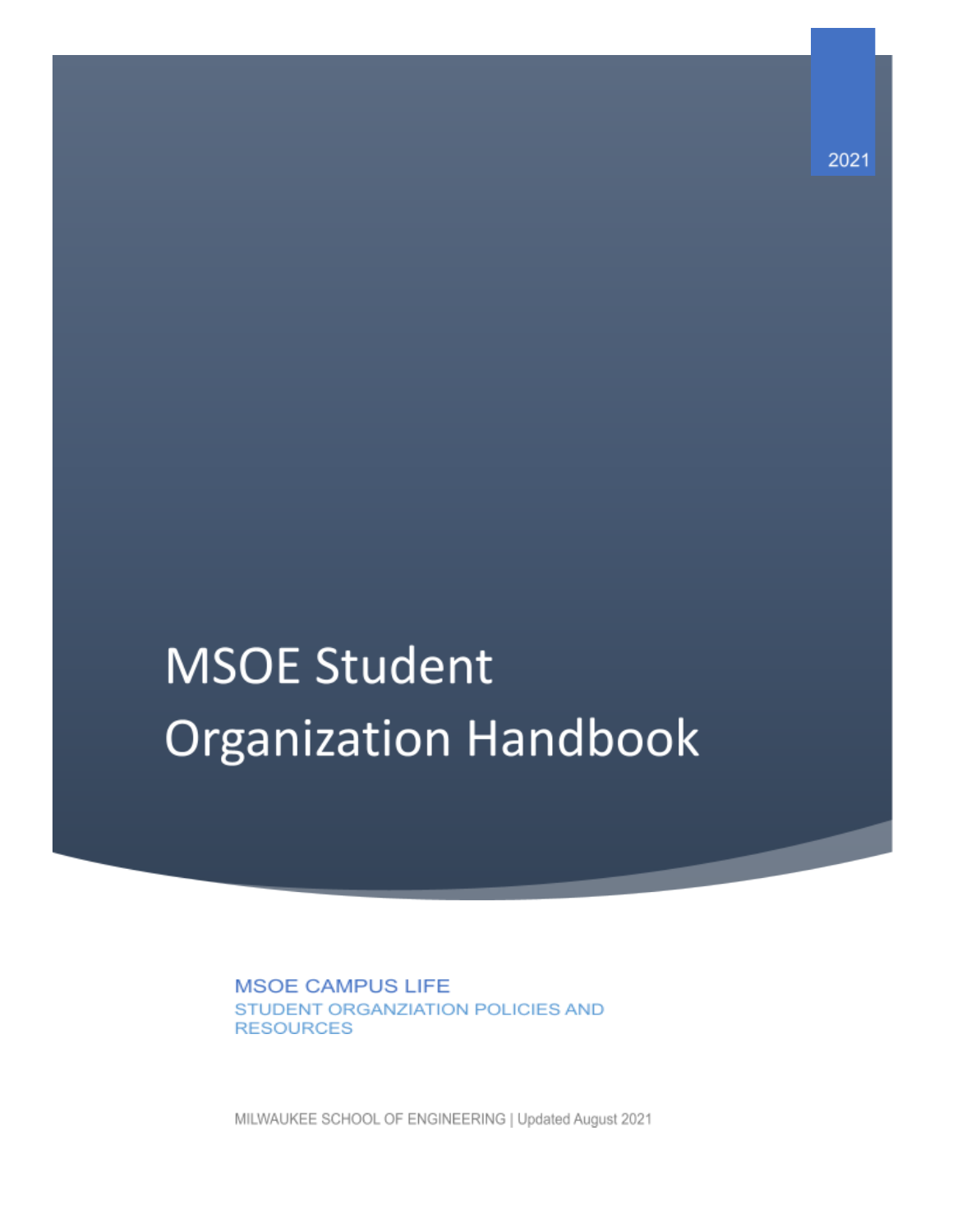## **Contents**

| Introduction to Campus Life & Student Organizations                 |    |
|---------------------------------------------------------------------|----|
| Code of Conduct                                                     | 3  |
| Academic Requirements of Student Leaders                            | 4  |
| Student Organization "Good Standing"                                | 4  |
| Greek Organizations Eligibility, Pledging and Membership Guidelines | 4  |
| Becoming a Registered Student Organization                          | 5  |
| Selecting a Faculty/Staff Advisor                                   | 5  |
| <b>Constitution Reviews</b>                                         | 5  |
| <b>Student Organization Rosters</b>                                 | 5  |
| Elections                                                           | 5  |
| <b>Officer Transitions</b>                                          | 6  |
| Annual Student Organization Re-Registration                         | 6  |
| <b>Effective Student Organization Meetings</b>                      | 6  |
| <b>Recruiting and Retaining Members</b>                             | 6  |
| <b>Member Recruitment</b>                                           | 6  |
| <b>Member Retention</b>                                             | 7  |
| Delegation                                                          | 7  |
| Communication                                                       | 7  |
| <b>Goal Setting</b>                                                 | 7  |
| Registered Student Organization Event Policies                      | 8  |
| <b>Event Planning</b>                                               | 8  |
| <b>Outdoor Event</b>                                                | 8  |
| <b>Collaborative Programming</b>                                    | 9  |
| Large Event and Dance Planning                                      | 9  |
| Publicizing a Film On-Campus                                        | 9  |
| <b>Blood Drives</b>                                                 | 9  |
| Van Training, Certification, and Reservations                       | 9  |
| A/V Equipment Rental                                                | 10 |
| <b>Catering and Dining Services</b>                                 | 10 |
| <b>MSOE Recognized Travel</b>                                       | 10 |
| <b>Student Organization Funding</b>                                 | 11 |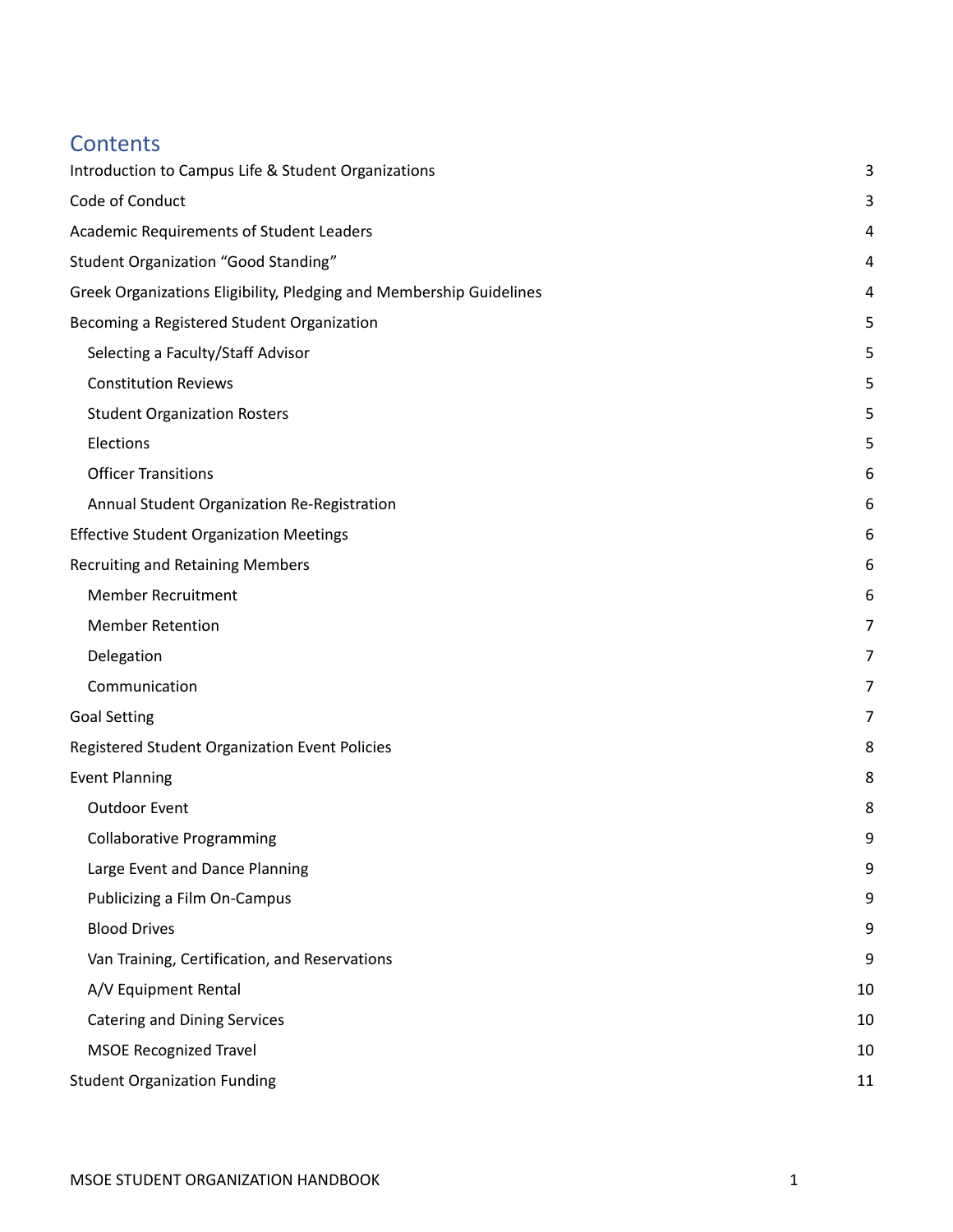| <b>Eligibility for Funding</b>                    | 11 |
|---------------------------------------------------|----|
| <b>Funding Requests Limitations</b>               | 11 |
| Process to Requests Funds                         | 12 |
| How to use funds                                  | 12 |
| Fundraising                                       | 12 |
| Campus Life Resources                             | 12 |
| <b>Campus Ambassadors</b>                         | 12 |
| Campus Life Lounge (CC-356E)                      | 12 |
| Student Organization Conference Room (CC-361)     | 13 |
| MSOE Campus Life Storage (CC-362)                 | 13 |
| Registered Student Organization Mail and Packages | 13 |
| <b>Publicity and Marketing</b>                    | 13 |
| <b>MSOE Trademarks and Logo</b>                   | 13 |
| <b>Tabling</b>                                    | 13 |
| Posters and Printing                              | 13 |
| <b>Additional Promotion</b>                       | 14 |
| Chalking and MSOE Spirit Rock Painting            | 14 |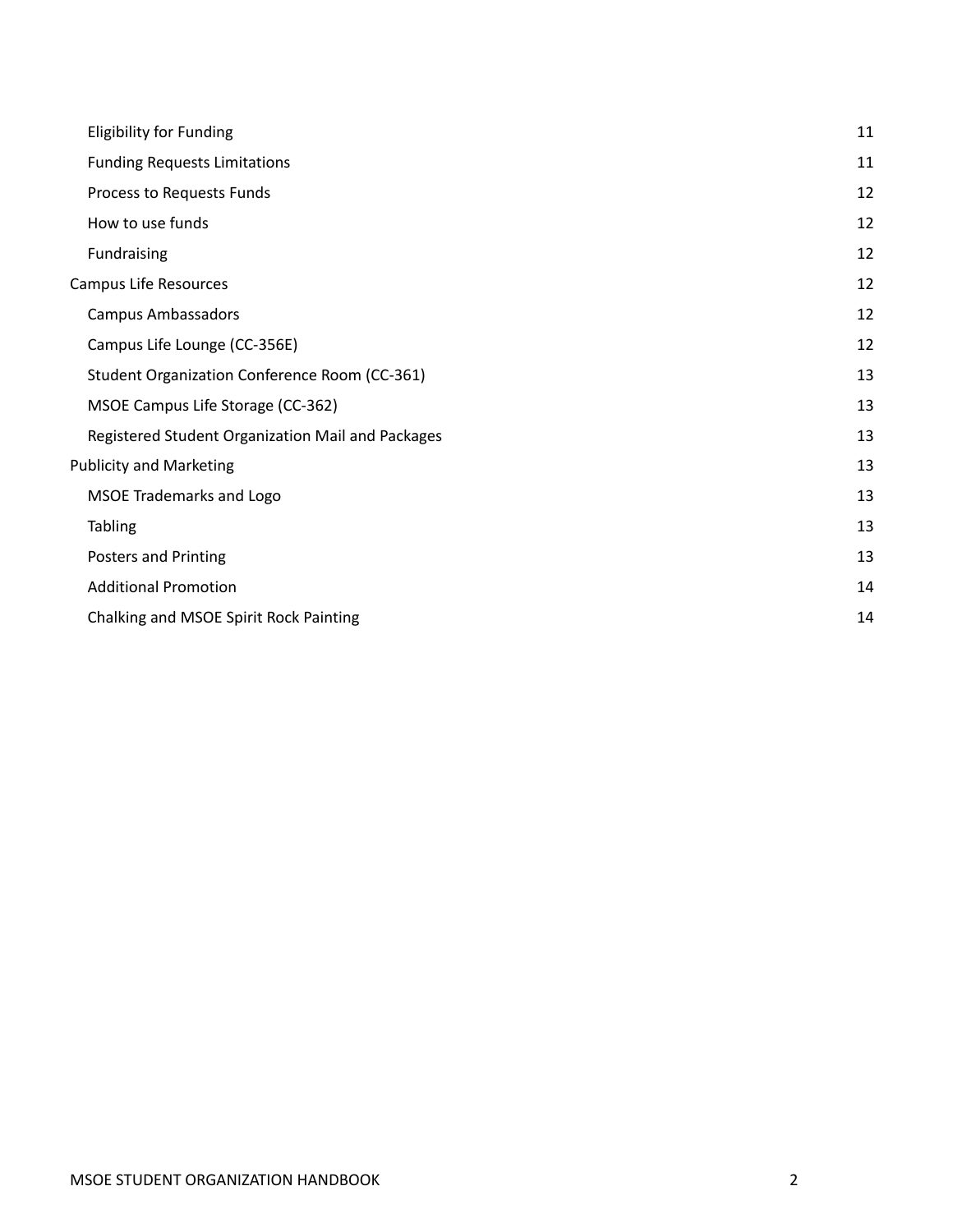# <span id="page-3-0"></span>Introduction to Campus Life & Student Organizations

MSOE Campus Life staff serves as a resource for student leaders, programming boards and over 80 registered student organizations through advising, leadership development and organizational support resources. Participation in campus traditions, serving as a leader of a student organization, and discovering your passions through your involvement are just a few of many ways MSOE students shape their campus experience.

## <span id="page-3-1"></span>Code of Conduct

All students are members of several communities — country, state, city and campus. As such, each student is subject to the conduct codes prescribed by each of these communities. Concurrently, both the university and civil authorities have jurisdiction in any violation of law occurring on property owned and controlled by MSOE.

As an academic community, MSOE has a vested interest in both the safety and well- being of members of this community, and the perpetuation of an educational environment that reflects the high caliber of men and women this institution is proud to have joined its alumni ranks. The intention of this code is to maintain and promote the educational mission of MSOE. The Student Conduct Code specifies the minimum level of conduct expected of every MSOE student. The policies and procedures given are those that students, faculty and administration at the university have agreed upon to further the educational mission of the university and to assist all students in the pursuit of their educational and personal development.

A student voluntarily joining any university community assumes the obligation of abiding by the standards that it has instituted relevant to its mission, processes, functions and goals. Ultimate responsibility and authority in matters of student conduct reside with the president of MSOE, who has delegated immediate responsibility and authority for student conduct to the Dean of Students, assisted by Student Affairs staff. MSOE, through the office of the Dean of Students, reserves the exclusive authority to impose sanctions for behavior that violates this code, and/or to sever the student from membership in the academic community. Those charged with the enforcement of this code will at all times endeavor to observe the due process system so that each student is heard in a just and consistent manner.

The provisions of the Student Conduct Code are not to be regarded as contractual covenants between the university and the student. The university reserves the right to change procedures contained herein at any time within the student's term of enrollment or residence, with communication of said changes being given to the members of the campus community. In the event that there arises some ambiguity, inconsistency or need for clarification on student conduct procedures or any portion thereof, such definition, interpretation or clarification shall be determined at the sole discretion of the Dean of Students, and his determination in such instances shall be final.

#### **MSOE Student Code of Conduct:**

**<https://msoe.s3.amazonaws.com/files/resources/student-code-of-conduct-master.pdf>**

#### **MSOE Policies and Procedures:**

**<https://www.msoe.edu/campus-experience/dean-of-students/msoe-student-handbook/>**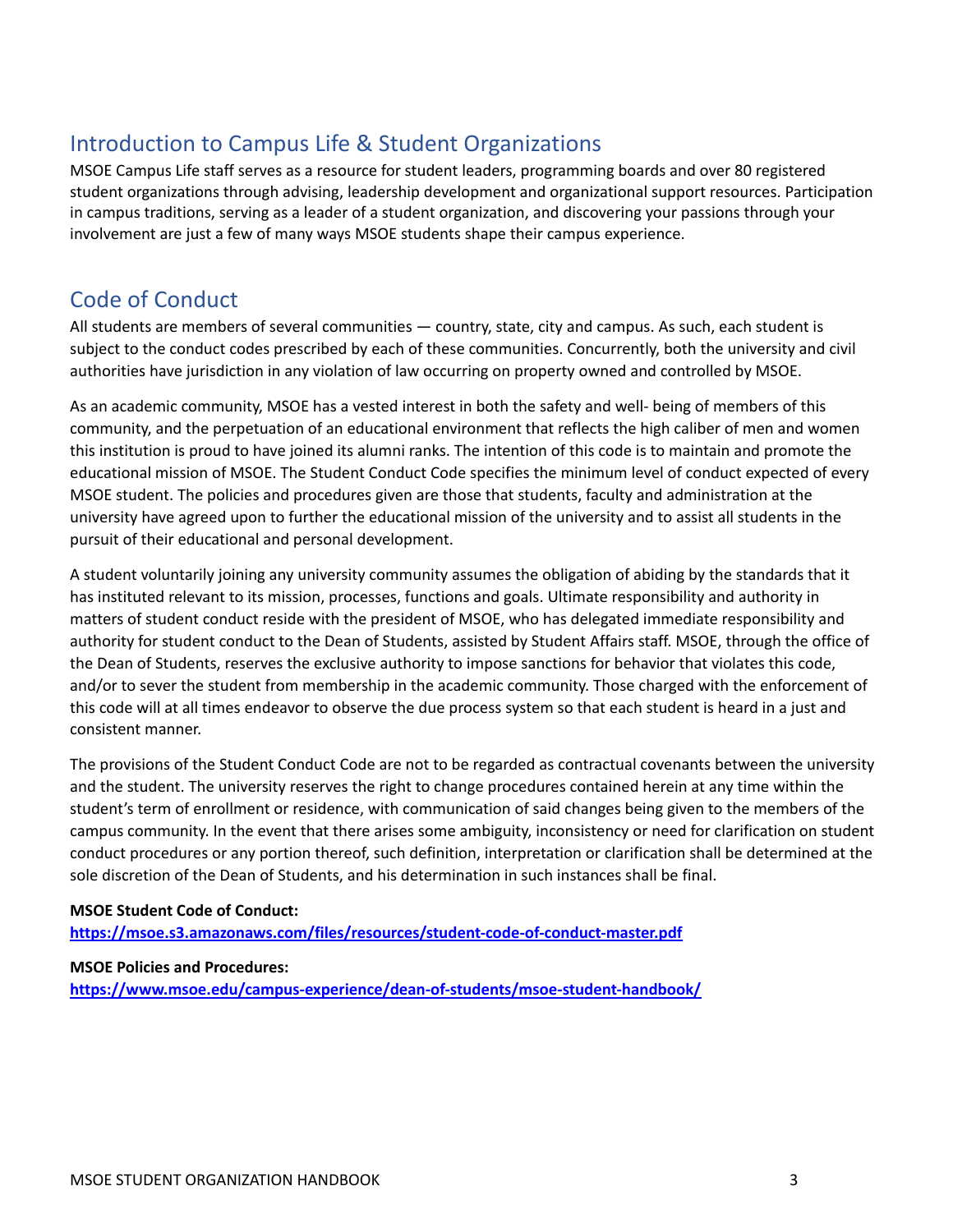# <span id="page-4-0"></span>Academic Requirements of Student Leaders

All full- and part-time undergraduate and graduate students are eligible for active membership in student organizations. A student with less than a 2.00 cumulative GPA may not hold officer-level responsibilities in any student organization or extracurricular activity, serve as a student representative on any institutional committee or represent the university as a member of any MSOE athletic team.

It is the student's responsibility to inform the organization ineligibility and the organization's responsibility to inform the Campus Life staff. In addition, academic eligibility will be reviewed periodically by Campus Life, Registrar's Office, and the Athletic Department. In instances of dispute, the decision-making authority and responsibility rests with a respected department overseeing the area of concern.

# <span id="page-4-1"></span>Student Organization "Good Standing"

Registered Student Organizations who are in "good standing" are eligible for all Campus Life resources and University funding. To be considered "good standing," groups must:

- Register the student organization with Campus Life and meet all re-registration deadlines.
- Maintain a roster of currently enrolled MSOE student members and full executive board and officers.
- Complete required Campus Life forms in a timely manner.
- Attend and represent the Student Organization How To Series (At least one member from each organization will represent and share back the information to the organization).
- Use University funding in accordance with stated Campus Life policies and procedures and maintain fiscal responsibility.
- Attend and table at the Fall Student Organization Fair.

# <span id="page-4-2"></span>Greek Organizations Eligibility, Pledging and Membership Guidelines

- **●** No student may be initiated until they earned 12 credit hours in one quarter as a full-time student.
- **●** No student who has less than a 2.00 cumulative grade point average or who has an incomplete (which may result in having less than a 2.00 GPA) may be initiated until their record is clear.
- **●** Students coming to MSOE with advanced standing may not be initiated until they have completed one quarter of work. However, junior and senior transfer students are allowed to be initiated into fraternities or sororities in their first quarter at MSOE, provided they have maintained a 2.00 cumulative GPA in course work at previous colleges and universities.
- **●** To maintain active status in a fraternity or sorority, a student must have and maintain a cumulative GPA of at least 2.00. Fraternity or sorority members who drop below a 2.00 cumulative GPA automatically become inactive for the following quarter of their studies and remain inactive until they regain a 2.00 cumulative GPA.
- **●** No initiation activities shall be held later than the ninth week of any quarter. The activities must not cause the student to miss any classes. Fraternities and sororities are responsible for notifying and inviting their respective faculty/staff advisor(s) to all pledging and initiation ceremonies. The Greek Council Advisor(s) should be notified of all such ceremonies.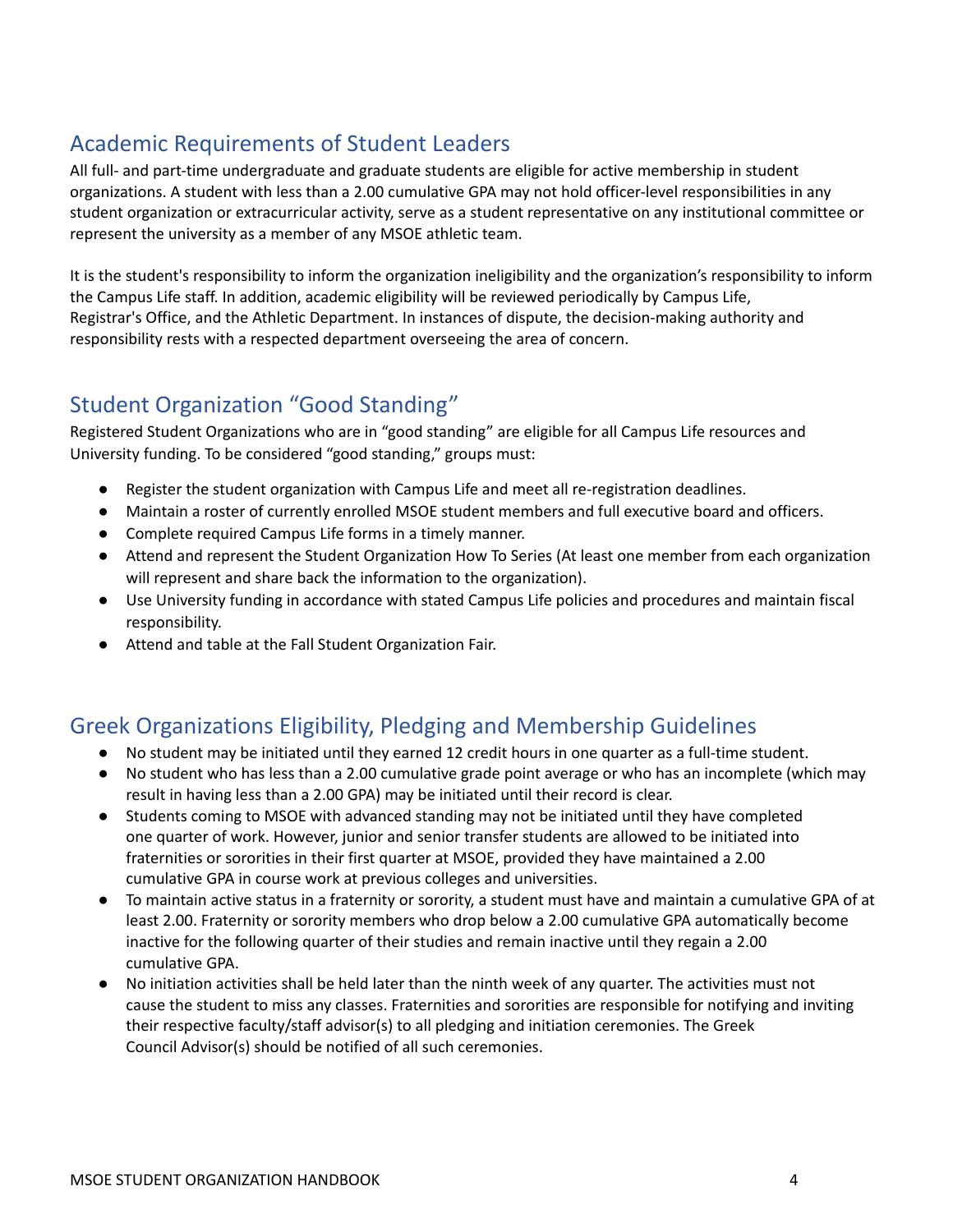# <span id="page-5-0"></span>Becoming a Registered Student Organization

Students interested in forming a new student organization are encouraged to do so. Student organizations must positively contribute and highlight the values and interests of the campus community. This Guide to [Becoming](https://docs.google.com/document/d/19DsPy5coYs4VAdWcvzA0ShJf7jHp8ydX7jjXVPko9gU/edit?usp=sharing) a Registered Student [Organization](https://docs.google.com/document/d/19DsPy5coYs4VAdWcvzA0ShJf7jHp8ydX7jjXVPko9gU/edit?usp=sharing) will elaborate more on the steps necessary to be approved and recognized by Campus Life and the MSOE community.

#### <span id="page-5-1"></span>Selecting a Faculty/Staff Advisor

Each RSO is required to have an advisor who is a current faculty or staff member of MSOE. Organizations should identify their expectations of the advisor and share the goals of the organization with them. Advisors are not expected nor intended to assume leadership of the organization but are encouraged to work closely with officers and supply information and advice regarding organizational decision-making. Advisors are solely selected by the student organization and may be changed upon request of the student organization.

#### **Expectations of the Advisor:**

- Be fully aware of the purpose and activities of the group through regular attendance at group meetings and individual consultation with the organization leaders.
- The advisor is not formally deemed to be personally responsible for acts of the organization by reason of his/her service as an advisor, but at the same time, service as an advisor includes the assumption of responsibilities to the University to provide advice that will further the general welfare of its members.
- Act as a reference for general information regarding MSOE's policies and procedures.
- Provide information relevant to the group's needs, interests, activities and organization.
- Assist in the financial matters of the group.
- Act as a reference person in terms of the organization's history.
- Provide advice and guidance in the planning and implementation of the organization's activities.
- Ensure that the group files all required papers to re-register and maintain active status as a registered student organization.
- Encourage student and organization participation in University events.
- Be fully aware of liability issues (i.e. hazing, alcohol, etc.) and advise the organizations to make reasonable and prudent decisions regarding these issues in planning activities.

#### <span id="page-5-2"></span>Constitution Reviews

Constitutions are reviewed upon a new student organization becoming a registered student organization, and on a yearly basis once a student organization is officially recognized by Campus Life as a student organization. All updated constitutions are submitted at the end of each academic year when a student organization re-registers for the upcoming academic year. It is the responsibility of the student organization to abide by and revise the constitution. Revisions must be consulted by Campus Life staff. Please see our [Constitution](https://docs.google.com/document/d/1bPmr0H9PNvT71iWiHiQg46pe1yzO9WJR7e6-4ZDCvVQ/edit?usp=sharing) Examples Document as a guide for your constitution.

#### <span id="page-5-3"></span>Student Organization Rosters

As a registered student organization, it is expected that you maintain an active roster throughout the academic year. Rosters will be submitted during Week 8 of the Fall Term. An active roster should include first and last name of current MSOE students and their MSOE email addresses.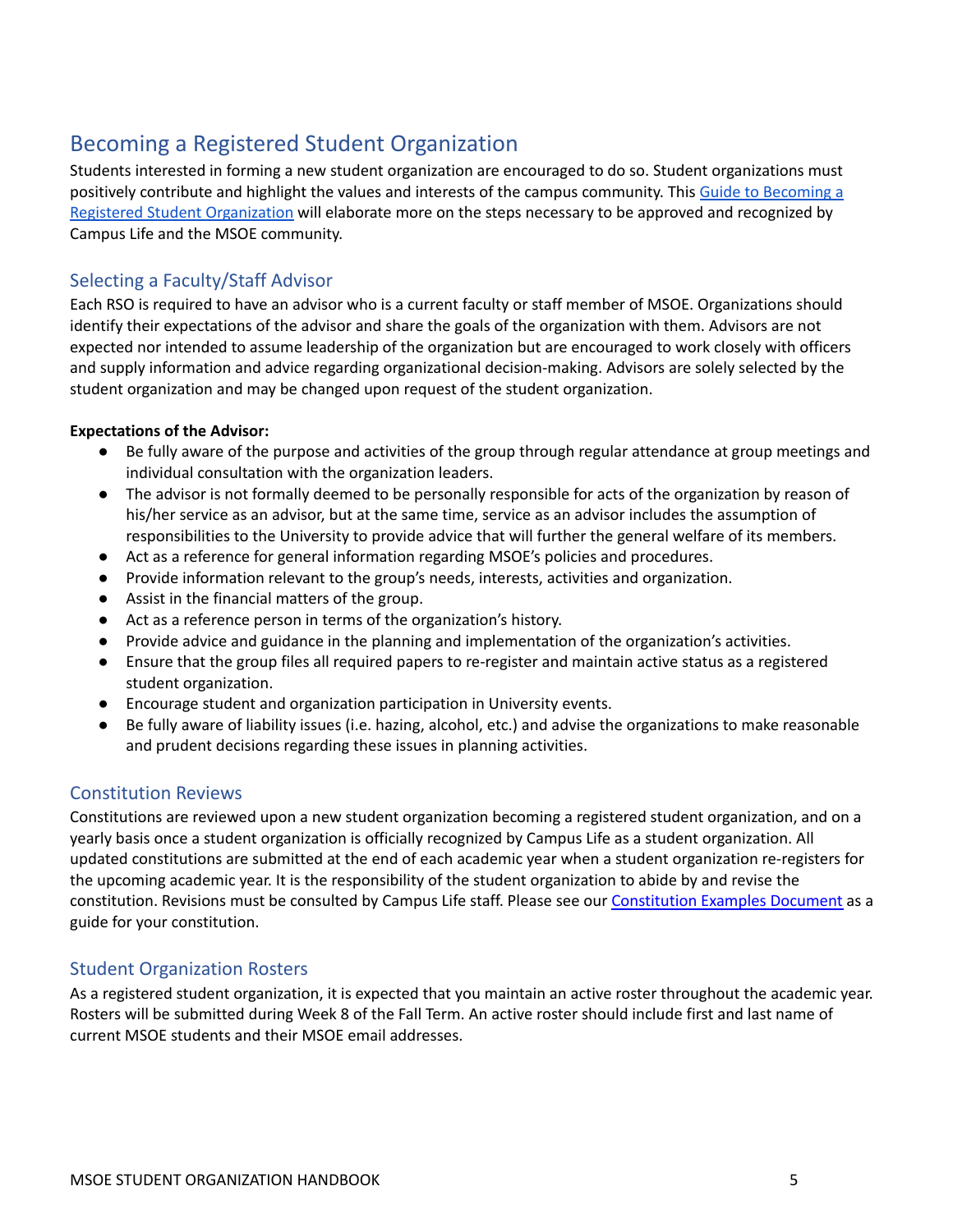#### <span id="page-6-0"></span>**Elections**

When planning the annual calendar for your organization, give thought to the election timeline for the organization's leaders and executive board. Elections often occur during early April, to give sufficient time to transition the new leadership. Be aware of election procedures in the organization's constitution, as many have detailed schedules of when to alert current membership on the election timeline process, and a listing of who is eligible to vote and participate. The organization advisor should be notified of the election and outcomes.

#### <span id="page-6-1"></span>Officer Transitions

Leadership transition can be difficult, but if properly managed, organizations can have a seamless year-to-year transition. It's never too early to anticipate change in leadership. Too often, organization leaders dedicate themselves to successfully leading their groups for an academic year and at the end of their terms, leave the positions without making sure the incoming officers have the opportunity to be prepared for their new roles. When that happens, all the information regarding the previous year's lessons learned are not passed on to the incoming officers, thus slowing down their progress. The Officer [Transitions](https://docs.google.com/document/d/1ro7crmC_VgvM7sYoMjQqxQlnIl3eCAq7SDaLo3bKSpc/edit?usp=sharing) Guide will help you effectively transition at the appropriate time.

#### <span id="page-6-2"></span>Annual Student Organization Re-Registration

Annual student organization re-registration occurs in Spring of each year. Organizations that would like to maintain active status for the next calendar year are REQUIRED to complete the annual registration process. Campus Life will email the registration to all registered student organizations. Please make sure you designate a summer contact who will be responsible for checking emails and corresponding with Campus Life. Re-registration deadline is Friday of Week 8 of the Spring Term.

#### **What if my organization has not held elections?**

If your organization has not held elections or the incoming leadership is unknown, the current president should complete the form to the best of their ability to ensure active status for the organization in the next academic year. However, to foster a smooth officer transition process we recommend hosting elections during or prior to this time frame.

## <span id="page-6-3"></span>Effective Student Organization Meetings

Meetings are essential for having a successful student organization. Hosting frequent meetings helps keep members informed, prioritizes the needs and goals, and provides structure for your student organization. Determining a time and format that accommodates your members' schedules, setting a meeting agenda to stay on task, and publicizing appropriately are key things to keep in mind! See our **Effective Meetings [Document](https://docs.google.com/document/d/1fHtaWt4kvfDHKX13nYYO9qw8wNRbfC7IhOCNZyIn6ik/edit?usp=sharing)** for more ideas on how to best utilize meetings as a student organization.

## <span id="page-6-4"></span>Recruiting and Retaining Members

#### <span id="page-6-5"></span>Member Recruitment

Recruiting new members is crucial to ensuring the long-term success of a student organization. Successful recruiting depends on relationship building, marketing, and engagement. New Members bring new ideas, foster organizational growth, prevent member burn out, and take over leadership roles when you leave. People join organizations for many reasons. They want to get involved, meet people and make new friends, develop skills and have fun. Groups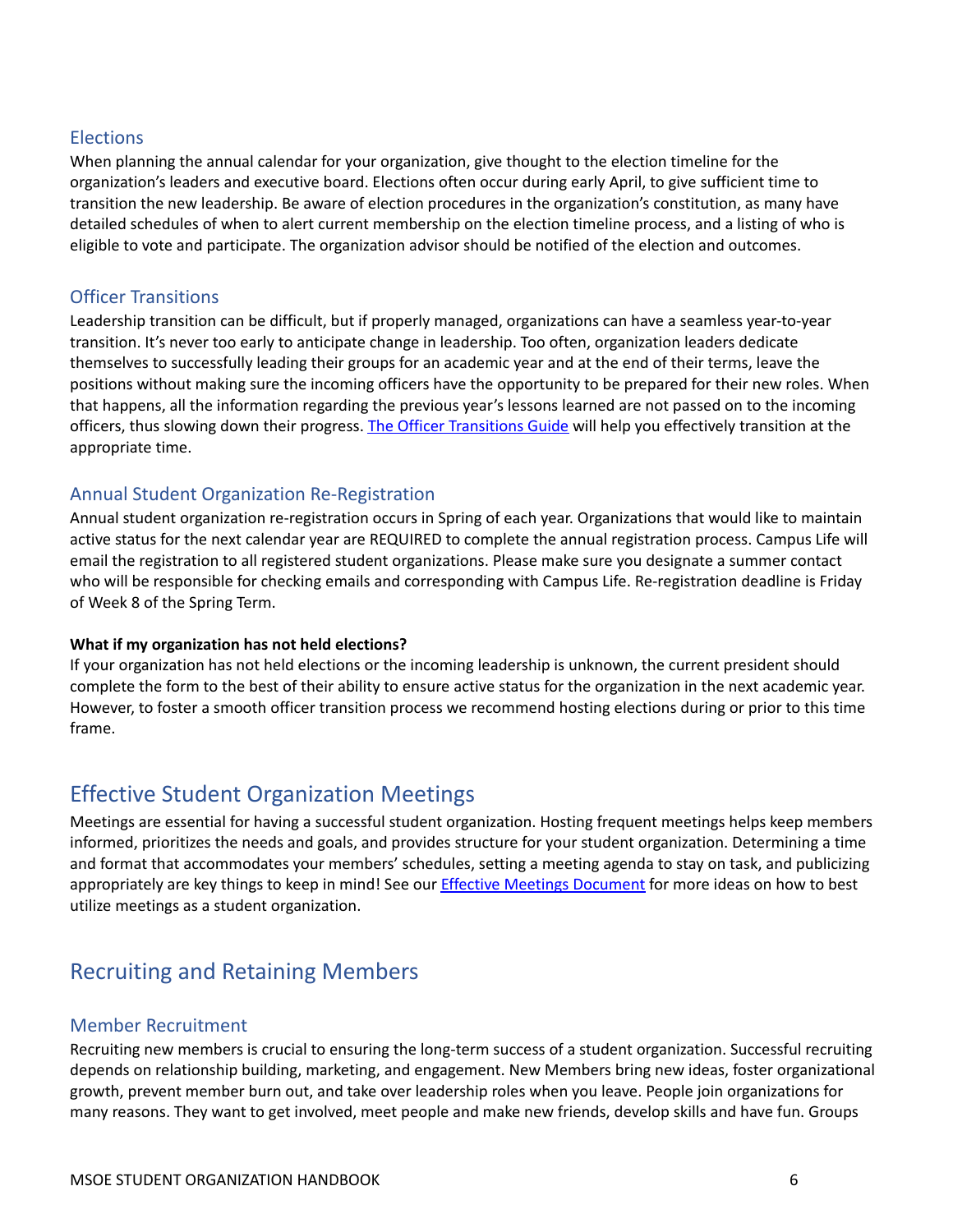need new members because they bring new ideas and talents, in addition to replacing old members. It is vital that an organization has a well-conceived and executed recruitment and retention plan. Recruitment and Retention is the responsibility of every member of your organization! The more potential/new members engage and begin building relationships with members of the organization, the more likely they will be to join and continue being a part of the group. Check out our guide on [Membership](https://docs.google.com/document/d/17juJd63FUKb4WlMJ9rsb9hQp-sCszuRFErPlQaBa5zE/edit?usp=sharing) Recruitment here.

#### <span id="page-7-0"></span>Member Retention

Find ways to keep members engaged and motivated to contribute to the growth of the group. Build a sense of community among members by hosting social activities that allow them to connect with one another. Be transparent and communicate appropriately with members, so they are aware of the latest happenings and understand decision making in the organization. One of the most effective ways of keeping members engaged and motivated is by delegating tasks to them and rewarding them for their accomplishments. Be sure to recognize members at meetings and show gratitude for their contributions.

#### <span id="page-7-1"></span>Delegation

Learning how to delegate as a student leader is key to being a successful student organization. It is important to be able to envision goals for the organization and know how to leverage the strengths of your organization's members to accomplish them. Identifying unique talents and skills of your members, all while delegating tasks appropriately can increase efficiency and effectiveness of your student organization. Even if the role is small, the most the member feels their contribution is valuable, the more likely they are to stay involved. When you include other members into the planning, you increase engagement and investment to the organization.

#### <span id="page-7-2"></span>Communication

Communication is key when working with a group of individuals. Maintaining clear communication, sending consistent messages, and determining which methods work best for communicating with your organization keep everyone on the same page. Using group message platforms like Microsoft Teams, Discord, and GroupMe, are ways to stay connected in quick ways. Determining if meetings are necessary to be held in person or virtual to best accommodate everyone and their schedules is another thing to consider. Keeping meeting minutes and recording virtual meetings to be sent out to the group also keep everyone in the know about current topics and future events. Don't hesitate to ask your members how they prefer to be communicated with!

## <span id="page-7-3"></span>Goal Setting

An organization without goals has no direction to move it forward. Members in an organization without well-defined goals often have little commitment to the organization. Goals get people involved, motivate them to work on tasks, and give them a sense of accomplishment when they are realized. The biggest thing to remember is that a goal without a plan to achieve that goal is the same as having no goal at all. Click here for a [Guide](https://docs.google.com/document/d/1oW1OgXAmf1fcje5qclKuWlMfydZr8z84PnEZLaE02_Y/edit?usp=sharing) to Goal [Setting.](https://docs.google.com/document/d/1oW1OgXAmf1fcje5qclKuWlMfydZr8z84PnEZLaE02_Y/edit?usp=sharing)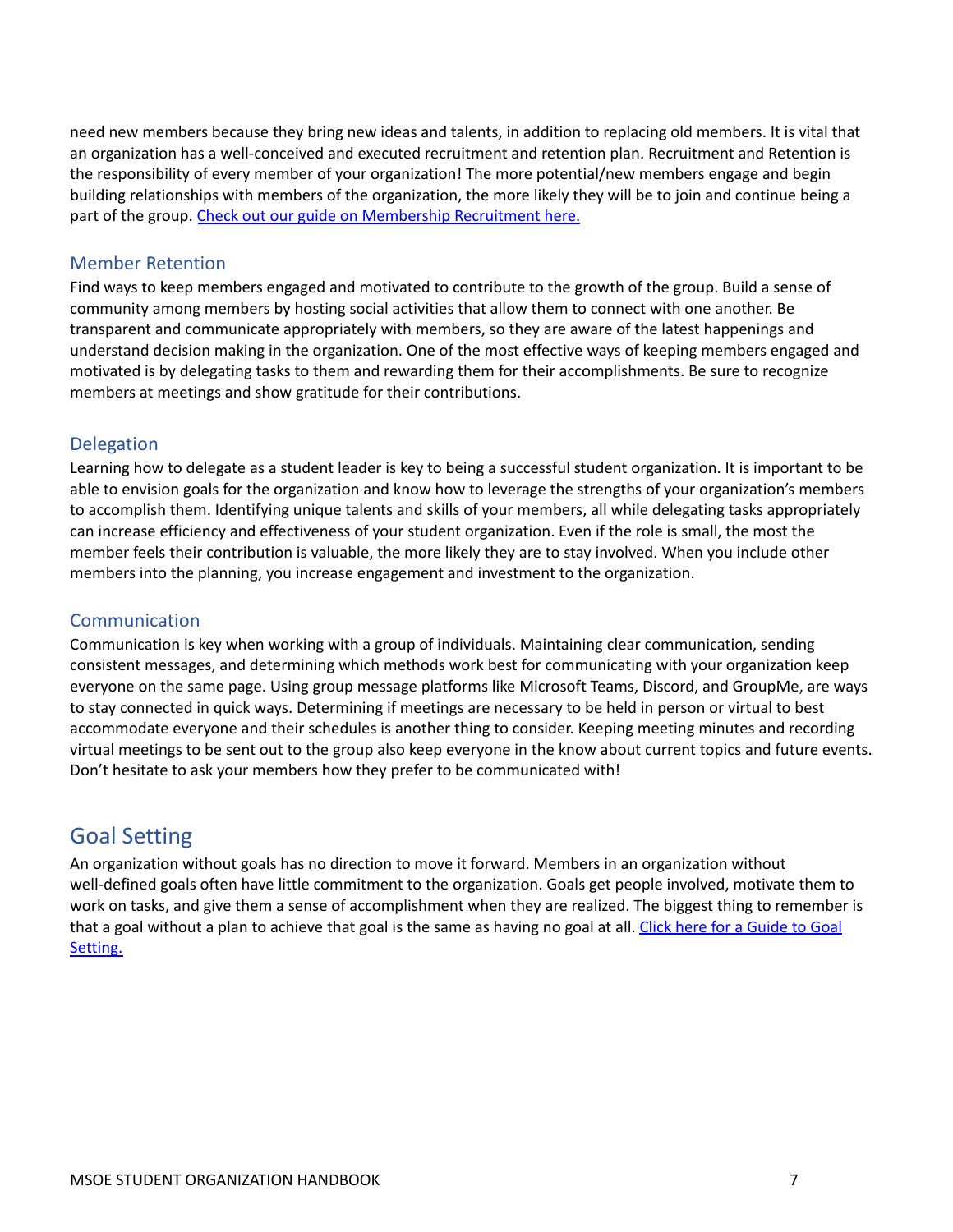## <span id="page-8-0"></span>Registered Student Organization Event Policies

- 1. Registered student organizations may reserve areas on campus for putting on events. Events may include organization sponsored activities, marketing and promotion purposes, fundraising, and special displays related to the organization. **Students must complete the checklist on the Event [Submission](https://docs.google.com/document/d/1OkG_kNSgA-ZGgbrPsBGRaMgeCMTCG-6sTLVrwTUxfSI/edit?usp=sharing) Form prior to submitting an event to Campus Life.**
- 2. Student organizations that are hosting an event must have members present for the entire set up, take down, and duration of the event. All student organizations are responsible for cleaning and resetting the space to the original layout, including wiping down common spaces, and removing all garbage items to the appropriate spaces. Additional charges for space, equipment, custodial and facilities resources, or parking may apply to any reservation.
- 3. University guidelines and Campus Life safety measures should be adhered to at all times. All students are members of several communities — country, state, city, and campus. As such, each student is subject to the conduct codes prescribed by each of these communities. Concurrently, both the university and civil authorities have jurisdiction in any violation of law occurring on property owned and controlled by MSOE. The University has the authority to cancel any events that do not comply with current safety guidelines.
- **4. All events, tabling, and displays must be reserved on 25Live, MSOE's reservation database. Requests for locations must be made at least one week prior to the event to allow for proper planning and notification. In addition to room reservations, all registered student organization events occurring on or off campus must be submitted to Campus Life using the Event [Submission](https://docs.google.com/document/d/1OkG_kNSgA-ZGgbrPsBGRaMgeCMTCG-6sTLVrwTUxfSI/edit?usp=sharing) Form found under the Campus Life tab on my.msoe.edu. For more information on reserving space on campus, please see the [Guide](https://docs.google.com/document/d/1No7Kvxd3c6IAdUiv8WWXQRblSUsit9ulJ7fvu4cyn8s/edit?usp=sharing) to [25Live.](https://docs.google.com/document/d/1No7Kvxd3c6IAdUiv8WWXQRblSUsit9ulJ7fvu4cyn8s/edit?usp=sharing)**
- 5. Special needs or requests for a room reservation (such as room setups, audio-visual items, parking, etc.) must be arranged through the proper departments designated on 25Live and are the responsibility of the person or group reserving the room to work with Campus Life on such needs. Charges for space, equipment or parking may apply to any room reservation. Please be aware that room reservations can be cancelled or changed at any time as determined by Campus Facilities, Campus Life, and the Dean of Students Office.
- 6. Failure to adhere to these standards may result in loss of recognition as MSOE Registered Student Organization and further conduct violations.

## <span id="page-8-1"></span>Event Planning

Registered Student Organizations planning an activity, project, or fundraiser on university facilities **must [complete](https://docs.google.com/document/d/1OkG_kNSgA-ZGgbrPsBGRaMgeCMTCG-6sTLVrwTUxfSI/edit?usp=sharing) and submit an Event [Submission](https://docs.google.com/document/d/1OkG_kNSgA-ZGgbrPsBGRaMgeCMTCG-6sTLVrwTUxfSI/edit?usp=sharing) Form** to Campus Life after completing the checklist addressed in the form. For helpful tips on planning an event, please see the guide here.

For more information on planning activities, check out our Guide to Planning a [Successful](https://docs.google.com/document/d/160zdt5NVqfBBLJy20Bdk13ZJy6fkLabVQNT4YYDaxgA/edit?usp=sharing) Program.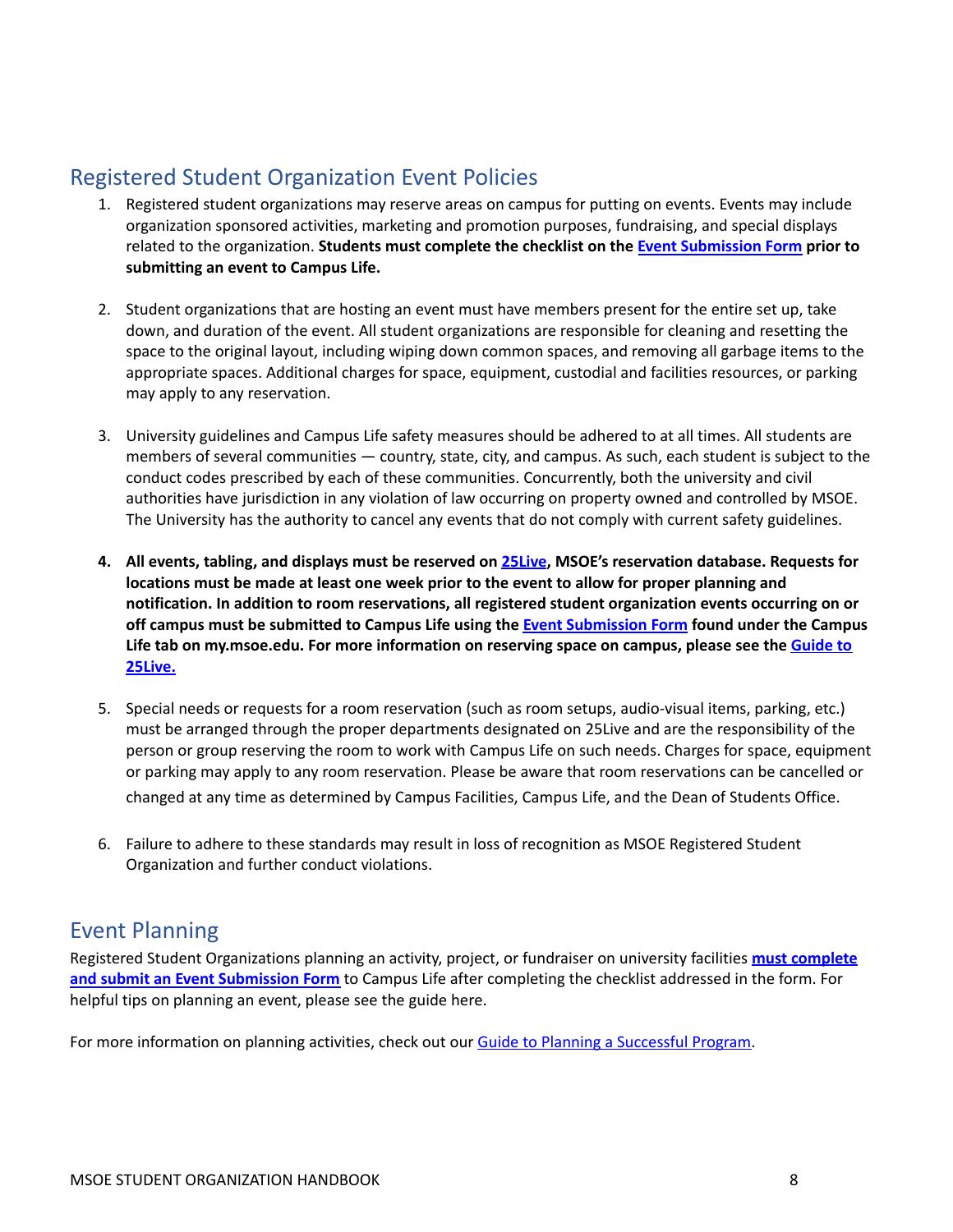#### <span id="page-9-0"></span>Outdoor Event

If your organization is planning an outdoor event, there are a number of factors to consider. A rain/snow/cold weather site should be reserved in case of inclement weather. If your organization is planning to have an outdoor event that may generate noise, you should contact Campus Life to submit approval for a noise variance with the City of Milwaukee. It is recommended that noise variances should be submitted at least four weeks in advance to the event.

#### <span id="page-9-1"></span>Collaborative Programming

Student organizations are encouraged to work together and with other university entities to create programs and activities for the campus community. Collaborative programming involves two or more organizations who share ideas, workload, and financial responsibility for an event. It is recommended during early planning stages that all organizations collaborating agree what group is responsible for each task, how much each group is contributing (financial and human resources) to the event, and how best to execute the event.

#### <span id="page-9-2"></span>Large Event and Dance Planning

Large events are identified as those that involve high profile guests, high attendance projections, or many off-campus participants. Meetings with key stakeholders can be arranged through Campus Life, which will also work directly with you on the planning, promotion, and execution. Arrangements need to be made for meeting space, meals, evening activities, and lodging accommodations as necessary. Prior to beginning the planning process, the organization should meet with Campus Life staff at least one month prior to the event.

#### <span id="page-9-3"></span>Publicizing a Film On-Campus

An organization planning to show a film will need to provide proof that the "rights" to show the film have been obtained. Ownership or rental of a movie does not entitle the owner or renter to show the film. Licenses to show films can be organized with the assistance of Campus Life and their vendors. Consider activating subtitles/closed captioning to make your event more accessible.

If you are showing movies publicly, your organization will need to secure the public performance rights to the movie. A showing is public if it is open and advertised to a larger group of people. A showing is private if it is being shown to a small group of friends in your room or other private location. Public showing rights are anywhere between \$100 and \$750 based on how new and popular the movie is. Mainstream movies generally cost \$350 for movies that have been on the market for more than one year and \$750 if they are newer.

#### <span id="page-9-4"></span>Blood Drives

Student organizations can sponsor blood drives on campus throughout the academic year and will need to work with Health Services to plan and organize the event prior to booking out an organization to facilitate drive and booking space on campus.

#### <span id="page-9-5"></span>Van Training, Certification, and Reservations

Students with a regular (non-probationary) driver's license may be certified to drive the MSOE Athletic Vans. The certification includes a written test and a 1-hour on-the-road test. Classes and driving sessions may be scheduled with Billy Fyfe (fyfe@msoe.edu). An authorization form must be signed by an advisor or coach, and a photocopy of the front and back of your driver's license is required. Human Resources will then review your driving history and either approve or deny your van certification. Individuals are not permitted to drive university-owned or university-leased vehicles until they receive clearance to do so from the proper office. Contact Chuck Stollenwerk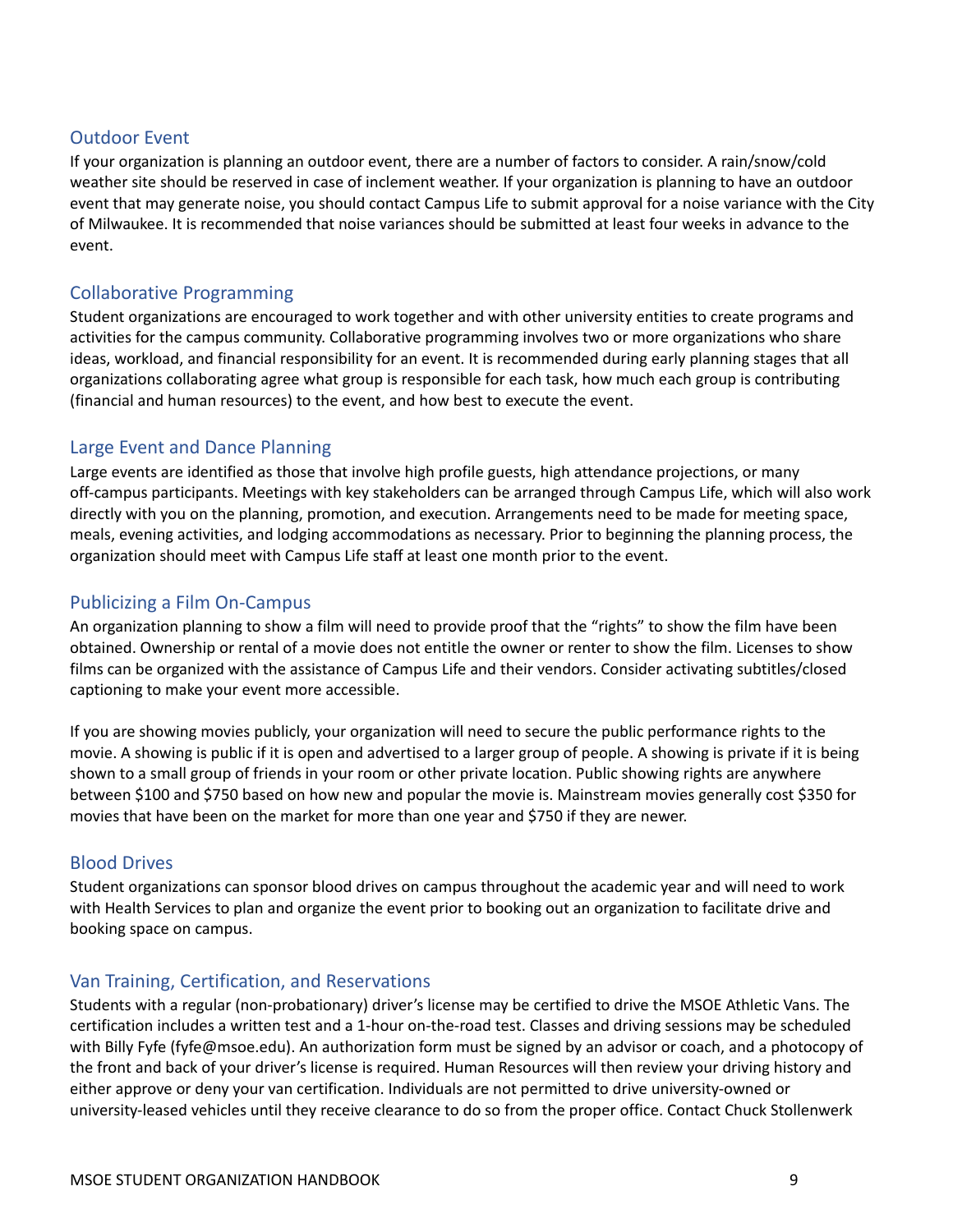(stollenwerk@msoe.edu) to reserve athletic vans for events requiring transportation. These reservations are subject to the athletics schedule and may not always be available. Only a certified driver may reserve and drive the vans.

#### <span id="page-10-0"></span>A/V Equipment Rental

Requesting equipment is not a guarantee and must be made at least one week in advance. Because there are limited amounts of equipment, student organizations are encouraged to submit requests as early as possible. A/V also has student staff that can be requested for events and technical support.

#### <span id="page-10-1"></span>Catering and Dining Services

Because of MSOE's contract with American Dining Creations (ADC), all food or catering requests must use the University catering provider. Orders must be submitted 2 weeks in advance of the event. If you are hosting an event with food costs that will not exceed \$200, Campus Life may grant you an exemption from the policy. For more information, see MSOE's [Catering](https://my.msoe.edu/ICS/icsfs/1.0.016_Catering_and_Food_Service.pdf?target=2bb02739-62b7-4e8c-8a58-1e9a9e61954d) and Food Service Policy or email Jason Goldschmidt for General Management and Jackie Anderson (janderson@afvusa.com) for Catering Services.

All catering requests must be made on the MSOE [Catering](https://milwaukeeschoolofengineering.catertrax.com/) Portal and after submitting a room reservation. When arriving on the portal, hover mouse over catering at the top of the screen and select additional services.

When placing an order with ADC, please make sure you include and consider the following:

- Reservation Number (found on 25Live event reservation)
- Your budget for food costs
- Date, Start and End Time, and Location of Event
- Name of Event
- Number of Attendees
- Your Contact Name
- Name of Person Purchasing (Person who will provide account number to be billed)
- Items looking to cater
- Any Dietary Restrictions/Options to be included

#### Click Here for ADC's [Catering](https://msoe.s3.amazonaws.com/files/resources/catering-guide-msoe-website.pdf) Menu

#### Outside Food Vendors/Catering

All requests for outside catering must be submitted to ADC for review and approval.

#### <span id="page-10-2"></span>MSOE Recognized Travel

MSOE Recognized Travel "MSOE Recognized Travel" is any trip from MSOE that meets any of the following criteria: MSOE money or support is used to pay for or aid any aspect of the trip (ex. transportation, food, hotels, conference fees, etc.); and/or any student or students traveling in the name of MSOE as a part of an academic program, class, service event, student organization, or any other recognized activity where the group traveling is presenting itself as a representative of MSOE. Travel request documents may be found under the Campus Life tab on my.msoe.edu.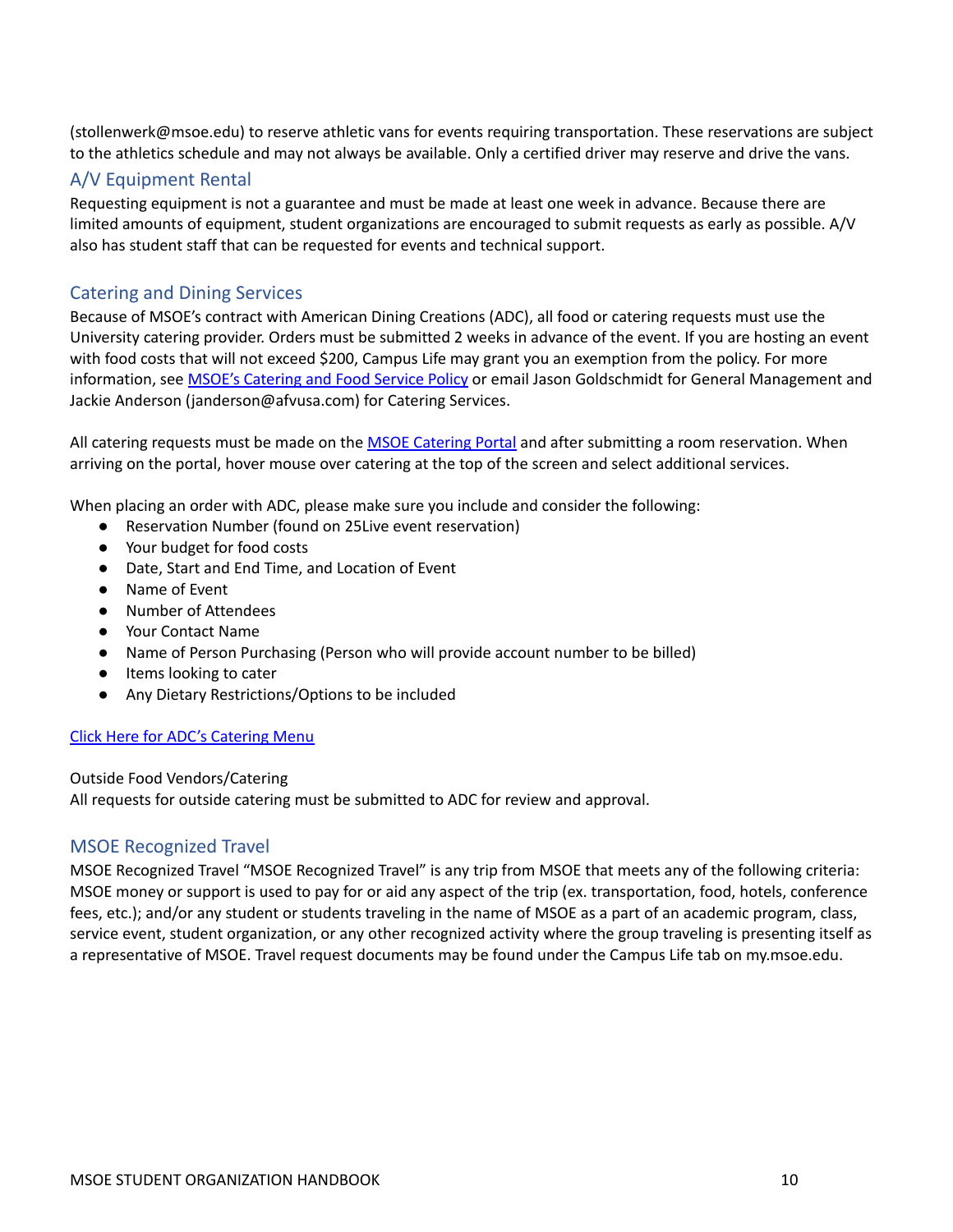# <span id="page-11-0"></span>Student Organization Funding

Campus Life provides funds to student organizations for events, activities, promotion, and special projects. Funds provided should foster student engagement, campus pride, and leadership development. Registered student orgs can submit one (1) funding request per term. Requirements and funding process are outlined below.

Student orgs should reference the Student Org Handbook for more org policies and protocols.

#### <span id="page-11-1"></span>Eligibility for Funding

To be eligible for funding, student orgs must be registered with Campus Life, attend mandatory training sessions, and have all org documents turned in.

#### <span id="page-11-2"></span>Funding Requests Limitations

Total funding from Campus Life may not exceed \$2,000 per request.

Funding can only be used for the events occurring during the term in which it was awarded (i.e. funding awarded during fall term cannot be used for events occurring in winter term).

Incomplete, vague, or poorly timed funding requests will not be accepted.

Please note the MSOE Catering policy indicates that food costs which will not exceed \$200 may be granted permission from Campus Life to be exempt from using MSOE Catering.

| <b>Budget Category</b>                   | <b>Fundable</b>                                                                | <b>Non Fundable</b>                                                                                                                                          |
|------------------------------------------|--------------------------------------------------------------------------------|--------------------------------------------------------------------------------------------------------------------------------------------------------------|
| Marketing/Advertising/<br>Printing       | Materials used to advertise<br>events, announce meetings                       | Student org merchandise<br>including but not limited to<br>t-shirts, sweatshirts, table covers,                                                              |
|                                          | Stickers or pins used to<br>promote org (may not<br>exceed 150)                | large collapsible signage, etc.                                                                                                                              |
| Food/Beverage/Tobacco                    | Food/snacks for events                                                         | Food for org meetings,<br>recognition dinners for members<br>of the org, alcohol, or tobacco                                                                 |
| Entertainment/Speaker                    | DJ, artist, rental of licensed<br>copy of film or other<br>entertainment media | Rental costs for non-licensed<br>copies of films                                                                                                             |
| <b>Consumable Supplies</b>               | Decorations, flowers, paper<br>goods                                           | Supplies not available for free<br>through Campus Life or the<br>university including but not<br>limited to decorations, paper<br>goods, utensils or cutlery |
| <b>Travel/Transportation/Conferences</b> | Determined on a case-by-case basis                                             |                                                                                                                                                              |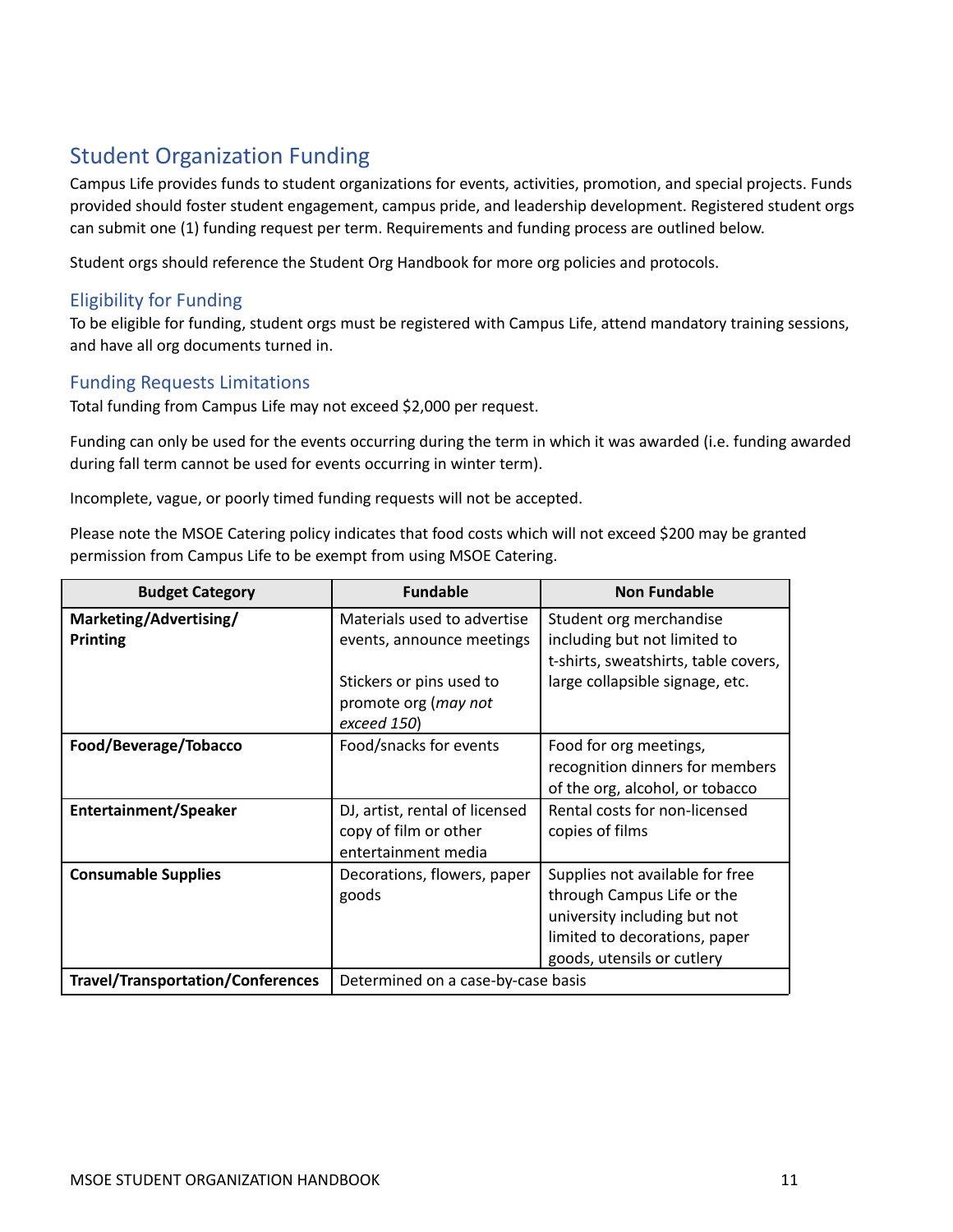#### <span id="page-12-0"></span>Process to Requests Funds

Follow the steps below to submit a funding request. Funding Request Forms are reviewed every Thursday at 9am (except for break weeks). Funding requests received after 9am on Thursday will be reviewed the following week. Individual submitting Funding Request Form will be notified of the funding decision.

- 1. Complete the **Funding [Request](https://docs.google.com/forms/d/e/1FAIpQLScsOEm89oS0uVLMMKu17cZhmHpqYkP4gg1KkfB9Ts512vsjUA/viewform?usp=sf_link) Form.**
- 2. At the bottom of the Funding Request form upload the Activity Outline and Funding Breakdown. Both forms can be found [here.](https://docs.google.com/spreadsheets/d/1dIq7XUoYsBjN-h15gnfHu2G-vEIHD9fFadjN8hPUUCY/edit?usp=sharing) Note, this is **one** document, but **two** sheets need to be completed.

The Funding Request Form must be received with the Activity Outline and Funding Breakdown. Funding Request will not be reviewed if all forms are not completed.

#### <span id="page-12-1"></span>How to Use Funds

If funding is approved, Campus Life will notify you of purchasing methods.

#### **Reimbursements forms should not be used unless approved through Campus Life.**

Questions on funding, budget categories, or purchasing can be brought to Campus Life Drop-in Hours.

#### **Campus Life Drop-in**

| Tuesdays | Wednesdays |
|----------|------------|
| 1-3pm    | $4-6pm$    |
| $CC-360$ | $CC-360$   |

#### <span id="page-12-2"></span>Fundraising

All fundraising requests must be sent to both Campus Life [\(campuslife@msoe.edu](mailto:campuslife@msoe.edu)) and Emily Kennedy [\(kennedye@msoe.edu\)](mailto:kennedye@msoe.edu).

# <span id="page-12-3"></span>Campus Life Resources

#### <span id="page-12-4"></span>Campus Ambassadors

Campus Ambassadors are dedicated to advocating for student organizations and their members. The students who work in our office are responsible for approving new student organizations; registering existing student organizations on a yearly basis; providing, developing, and improving services and resources for student organizations; enforcing policies and procedures related to student organizations; and coordinating MSOE programs and traditions.

#### <span id="page-12-5"></span>Campus Life Lounge (CC-356E)

Registered Student Organizations will have access to many resources provided through Campus Life and the Campus Life Lounge. Meeting spaces, supplies and materials, and staffing is available on a first come, first served basis. Student Organizations will be held responsible for any damaged items or materials not properly approved by Campus Life Staff.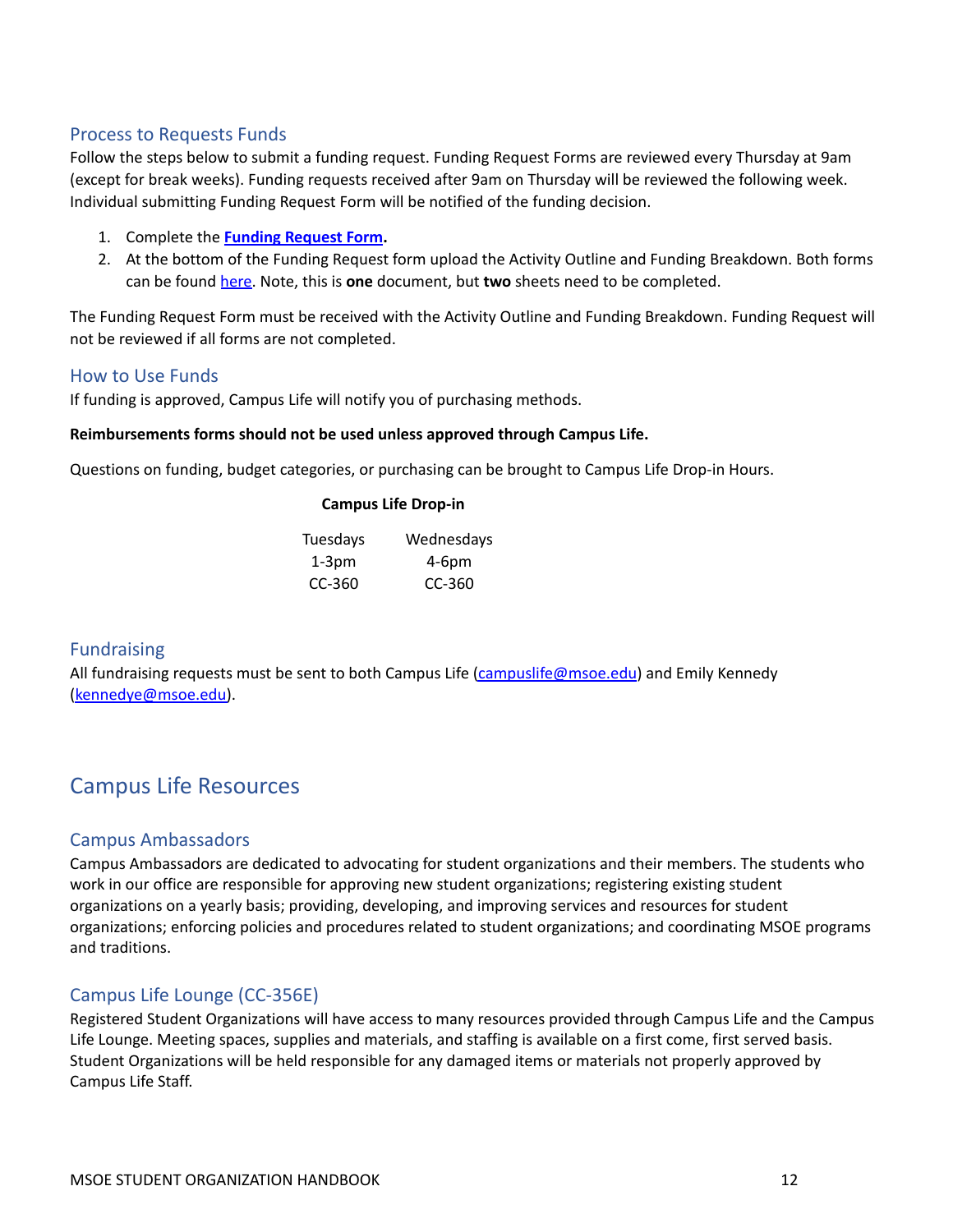#### <span id="page-13-0"></span>Student Organization Conference Room (CC-361)

The Student Organization Conference Room can be used for outside programming put on by or directly impacting student organizations, with advance notice and in coordination with Campus Life staff. Any member on the roster of a registered and active student organization may use the space for student organization purposes.

#### <span id="page-13-1"></span>MSOE Campus Life Storage (CC-362)

Storage is limited, but available for all registered student organizations. Campus Life Storage is located in CC-362. Storage spaces are property of Campus Life and should not be modified, decorated, or altered. These spaces are meant for storage of official student organization business and should not be used as group members' personal storage location or to store materials which are illegal or against campus or building policy. Things that cannot be stored on campus are personal belongings, food, garbage, items that are not used for regular programming throughout the year, and excessive bulk items. Campus Life reserves the right to access student organization storage areas at any time.

#### <span id="page-13-2"></span>Registered Student Organization Mail and Packages

Campus Life will accept mail and packages on behalf of organizations. Campus Life will hold on to items for one week. Items that are not picked up at the Campus Life Lounge will become the property of Campus Life.

The mailing address instructions are below:

STUDENT ORGANIZATION NAME MSOE CAMPUS LIFE 1000 North Market Street Milwaukee, WI 53202

## <span id="page-13-3"></span>Publicity and Marketing

#### <span id="page-13-4"></span>MSOE Trademarks and Logo

The use of the MSOE marks, logos and/or seal must conform to the **MSOE Brand Manual**. The university's seal is restricted to official, formal, or commemorative use. The use of MSOE marks, logos, or trademarks must be approved by MSOE Marketing and Communications services. For information on the approval process, contact Campus Life. Use of the MSOE Athletic logos are managed and approved by the Athletics Department.

#### <span id="page-13-5"></span>**Tabling**

Student organizations may reserve areas for tabling in the MSOE Dining Commons may be made by a current officer of a student organization by submitting a request on 25Live under the room selection of CC Sales table 1-5.

#### <span id="page-13-6"></span>Posters and Printing

MSOE Campus Life has a color printer that can be used by registered student organizations for events. The organization may request the following for printing and poster requests:

**●** 8 ½ x 11in posters for the Campus Center, Diercks Hall, Library, Science Building, and Residence Halls (maximum of 20 smaller posters printed in color for on-campus buildings, 30 will be printed to cover the residence halls)